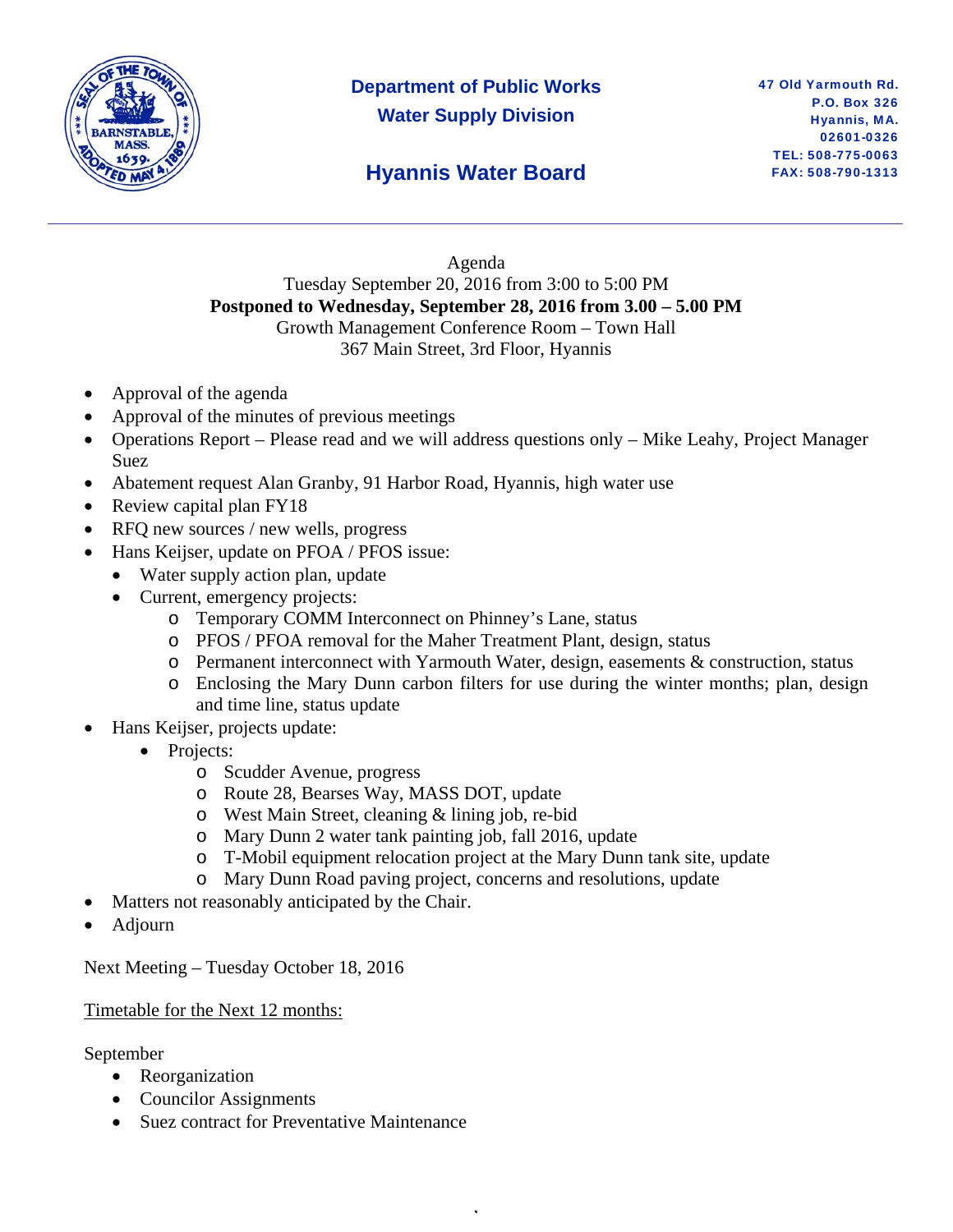

### **Department of Public Works Water Supply Division**

## **Hyannis Water Board**

• First run of FY18 operating budget, capital and rates using our model (Model consultant present – (The meeting to be held in Selectman's Conference Room)

**October** 

• Finalize budget, capital and rates for FY 2018 (Meeting in Selectman's Conference Room)

,

- Suez contract for Preventative Maintenance
- Review of uncollectible accounts and liens
- FY 2017 Capital Project Timetable
- Dale Saad Project Update

November

- FY16 financial Report
- Dale Saad Project Update
- FY 2017 Capital Project Timetable

December

January 2017

- Rate hearing FY18
- Suez Contract obligations for preventative maintenance
- Dale Saad Project Update

#### February

• Review Capital for FY 2018

March

• Dale Saad Project Update

April

May

• Dale Saad Project Update

June

July

- Reorganization
- Councilor Assignments
- Load FY 2017 Usage Data into financial model
- Review Capital for FY 2019
- Capital project update

August

- Suez contract for Preventative Maintenance
- Dale Saad, project update

September

- Reorganization
- Councilor Assignments
- Suez contract for Preventative Maintenance